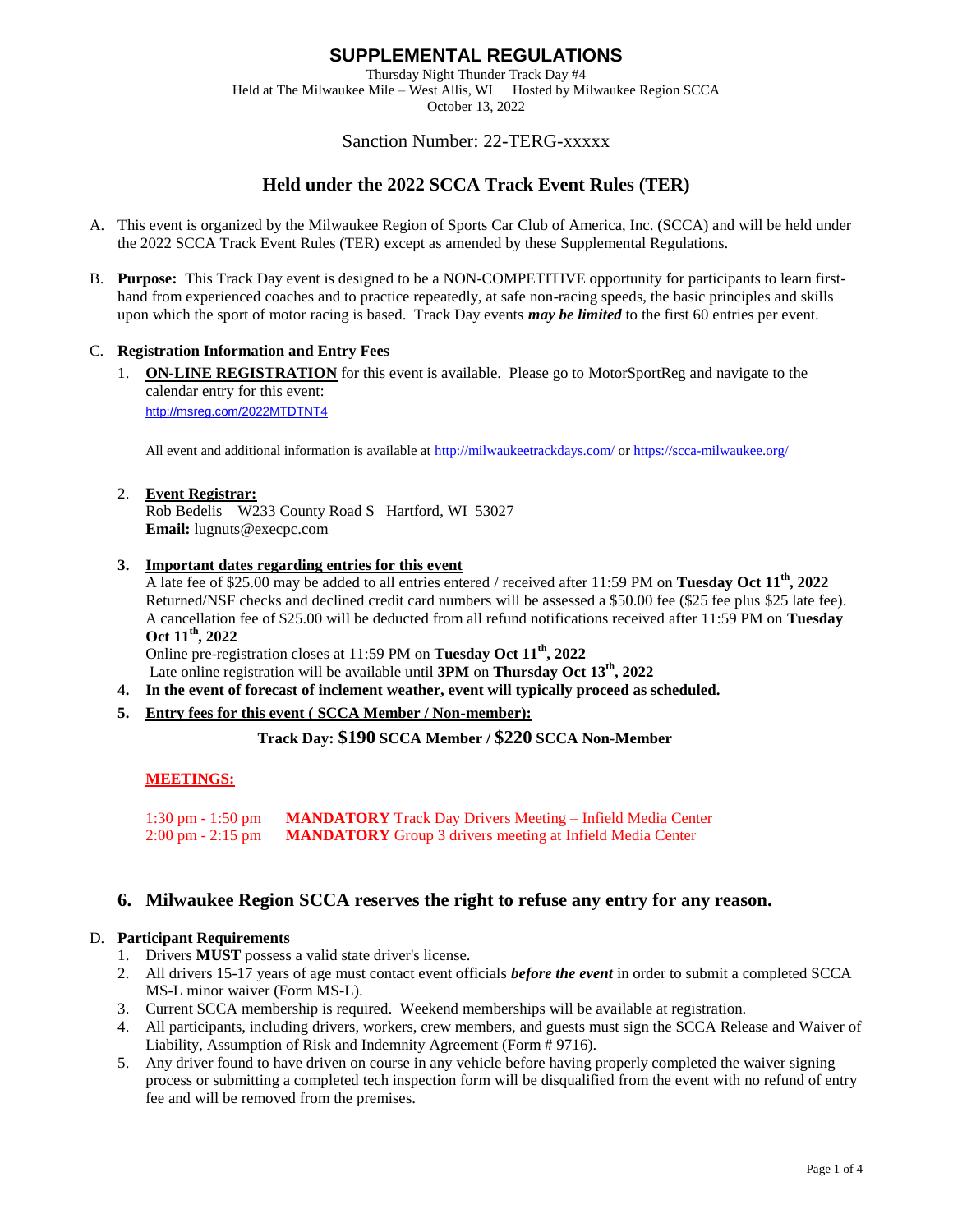Thursday Night Thunder Track Day #4 Held at The Milwaukee Mile – West Allis, WI Hosted by Milwaukee Region SCCA

October 13, 2022

# Sanction Number: 22-TERG-xxxxx

# **Held under the 2022 SCCA Track Event Rules (TER)**

- 6. Drivers and participants are responsible for conduct of all guests on site during the event.
- 7. Consumption of alcohol by any legal-age participant, guest, volunteer, or worker is prohibited until the last session of the day has concluded. Use of narcotics or other dangerous drugs is prohibited at all times. Violators will be removed from the premises.
- 8. All drivers may be required to work a flag station during one or more sessions when their run group is not on course as directed by the Chief Steward or Safety Steward.

## **Vehicles**

## **1. ALL PARTICIPANTS MUST SUBMIT A TECH INSPECTION FORM FOR THEIR VEHICLE**

## E. **ELIGIBILITY OF VEHICLES:**

- 1. Any vehicle that is judged to be in an unsafe operating condition at any time during the event shall be prohibited from further participation until the deficiency is corrected and re-inspected by tech inspection personnel.
- 2. Any vehicle may be randomly inspected at any time during the event at the organizer's discretion.
- 3. All loose items must be removed from the outside and inside of the vehicle.
- 4. All cameras or recording devices must be securely mounted / tethered.
- 5. All vehicles must provide factory original (or better) seats that are securely mounted, seatbelts (SFI or FIA rated are recommended), and roll-over protection for both driver and in-car instructor (if used).
- 6. Hardtop and targa top vehicles are allowed.
- 7. Convertible vehicles operating with the factory roll-over protection system are allowed. Other convertibles not equipped with a factory roll-over protection system should be equipped with either a factory hardtop or a 4-point roll bar.
- 8. Vehicles that are in compliance with SCCA road race [Sports prototype racers and formula cars excluded], solo, rally or time trial rules are allowed.
- 9. Drivers of open-top vehicles should use arm restraints or run with the top up.
- 10. Drivers of open-wheel cars must contact the event organizers for permission to participate.

## **F. Driver Safety Equipment**

- 1. While on course, all participants shall wear a safety helmet meeting **Snell SA2010 / M2010** or later specifications.
- 2. All drivers in open, convertible, targa, or T-top cars running with the roof panels removed must wear suitable eye protection, i.e., goggles, bubble shield, or face shield on full-face helmets.

## G. **Event Conduct**

### SPEED LIMITS WILL BE DETERMINED BY THE CHIEF INSTRUCTOR. THE SPEED LIMITS MAY BE RAISED OR LOWERED BASED ON TRACK CONDITIONS AND THE RECOMMENDATION OF THE CHIEF STEWARD, CHIEF INSTRUCTOR AND SAFETY STEWARD.

- 1. Track Day driver groupings will be assigned prior to the event and will be based on completion of the Experience Level section of the Entry Form.
- 2. An instructor shall be available to each participant in a Track Day run group.
- 3. An instructor shall ride with each Track Day student until the Chief Instructor authorizes the student to drive alone.
- 4. Passing will only be allowed in those sessions designated as passing sessions by the Chief Instructor. **Passing will be allowed ONLY in designated passing zones.** All passes can only be made after the car to be overtaken has acknowledged the presence of the overtaking car and signaled on which side the pass is to be made by a hand signal (point-by). Use of a turn signal is not considered a valid means of signaling.
- 5. Any driver who spins or leaves the course with all four wheels off course must return immediately to the pits and may not return to the course until authorized by the Chief Steward or Safety Steward. A vehicle re-inspection by the Chief Technical Inspector or Safety Steward may also be required prior to returning to the course.
- 6. If a vehicle has become inoperable or stuck in a run-off area, the session will be stopped until the vehicle is removed.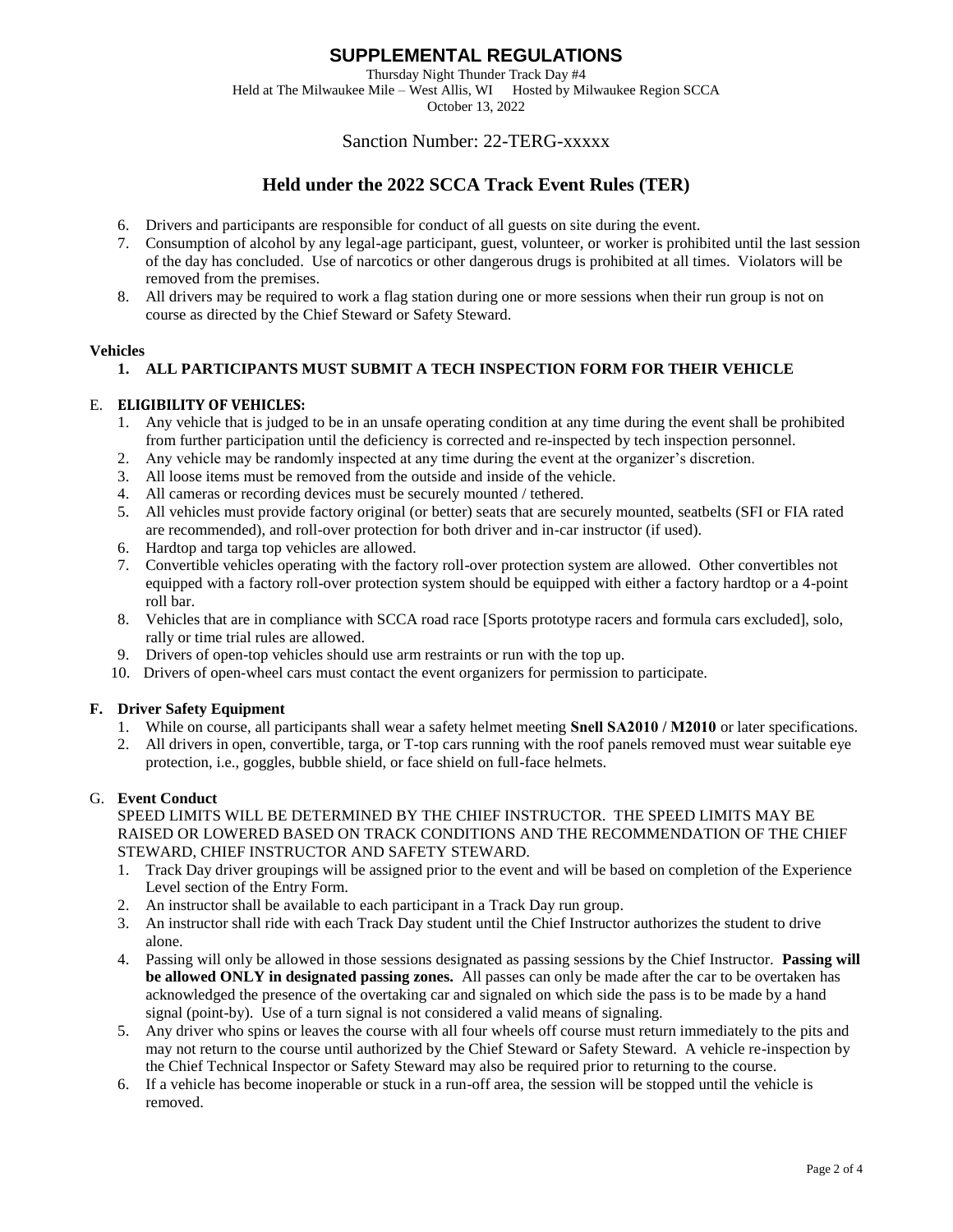Thursday Night Thunder Track Day #4 Held at The Milwaukee Mile – West Allis, WI Hosted by Milwaukee Region SCCA October 13, 2022

# Sanction Number: 22-TERG-xxxxx

# **Held under the 2022 SCCA Track Event Rules (TER)**

- 7. The only passengers allowed in any vehicle on course during any Track Day session are the instructors which are approved for that event. No other persons may ride along in any capacity. Violation will result in removal from the event. Participants may ride as passengers in instructor vehicles.
- 8. Passengers other than instructors may be allowed at the organizer's discretion.
- 9. The following flags and their meanings shall be explained at the driver's meeting and used at this event:
	- i) GREEN when displayed, the green flag indicates that the course is clear.
	- ii) YELLOW MOTIONLESS take care, danger, slow down, NO PASSING, YELLOW - WAVED - great danger, slow down, be prepared to stop, NO PASSING.
	- iii) RED The session has been stopped. Clear the course for emergency traffic by stopping off course to the right as far as practical. Do not move until directed by a worker or official.
	- iv) BLACK There is a problem with your driving or your vehicle. Proceed to the pits at a reduced rate of speed and stop about midway through the pit lane for consultation. Black flags will be shown at start/finish and Corner 6.
	- v) BLUE WITH DIAGONAL YELLOW STRIPE another driver is following you. Be prepared to signal at the next designated passing zone.
	- vi) ORANGE WITH YELLOW STRIPE Debris on course, proceed with caution.
	- vii) CHECKERED The session has ended. Please return to the pits at the end of this lap. Checkered flags will be shown at Start / Finish and also at Corner 7.

#### **H. Pits, Grid, & Paddock**

- 1. As per SCCA General Competition Rules, the hot pits shall be defined as the area between the chain-link fence and the trackside concrete wall.
- 2. The entire track property is considered paddock. Rules will be enforced accordingly for all participants which includes crew and guests. Access to certain portions of the track property will be limited or prohibited.
- 3. No paddocking or parking allowed on access road(s). It may be necessary to limit support vehicles in the paddock. Car trailers are to be moved if so directed by event officials. Any vehicle or trailer parked in violation of the event official's instructions may be towed away.
- 4. A SLOW, SAFE AND PRUDENT speed limit in the paddock will be observed and enforced.
- 5. Proper credentials, closed-toe shoes and shirts are required in the pits, grid, and false grid areas.
- 6. Smoking is prohibited in the pits, grid and false grid areas.
- 7. No person shall ride on the bodywork of participating cars, tow cars, or on trailers.
- 8. Drivers will be informed at driver's meeting if there are any unstaffed corners.
- 9. All trash must be placed in provided receptacles. All tires MUST be removed from the track property.
- 10. On-site fueling will not be available. Entrants are strongly encouraged to fuel their vehicles prior to arriving at event.
- 11. Caution should be used when refueling in the paddock.

#### **I. Sound Control**

1. Maximum sound reading allowed per TER is 100 dB measured at 50ft distance.

#### **J. Event Insurance**

- 1. Overall liability coverage for the event is \$15 million. SCCA Member medical coverage is up to \$1,000,000 per person; non-SCCA member medical coverage is \$30,000 per person.
- 2. National SCCA, the Milwaukee Region, and WSFP [Milwaukee Mile] are not responsible for any damage to personal vehicles or other personal items. Event insurance does not provide coverage for damage to participant vehicles.
- K. **Organizer's Contact:** Milwaukee Region SCCA, c/o Rob Bedelis, W233 County Road S, Hartford, WI 53027. Phone: (262) 573-7375 Email: [lugnuts@execpc.com.](mailto:lugnuts@execpc.com)